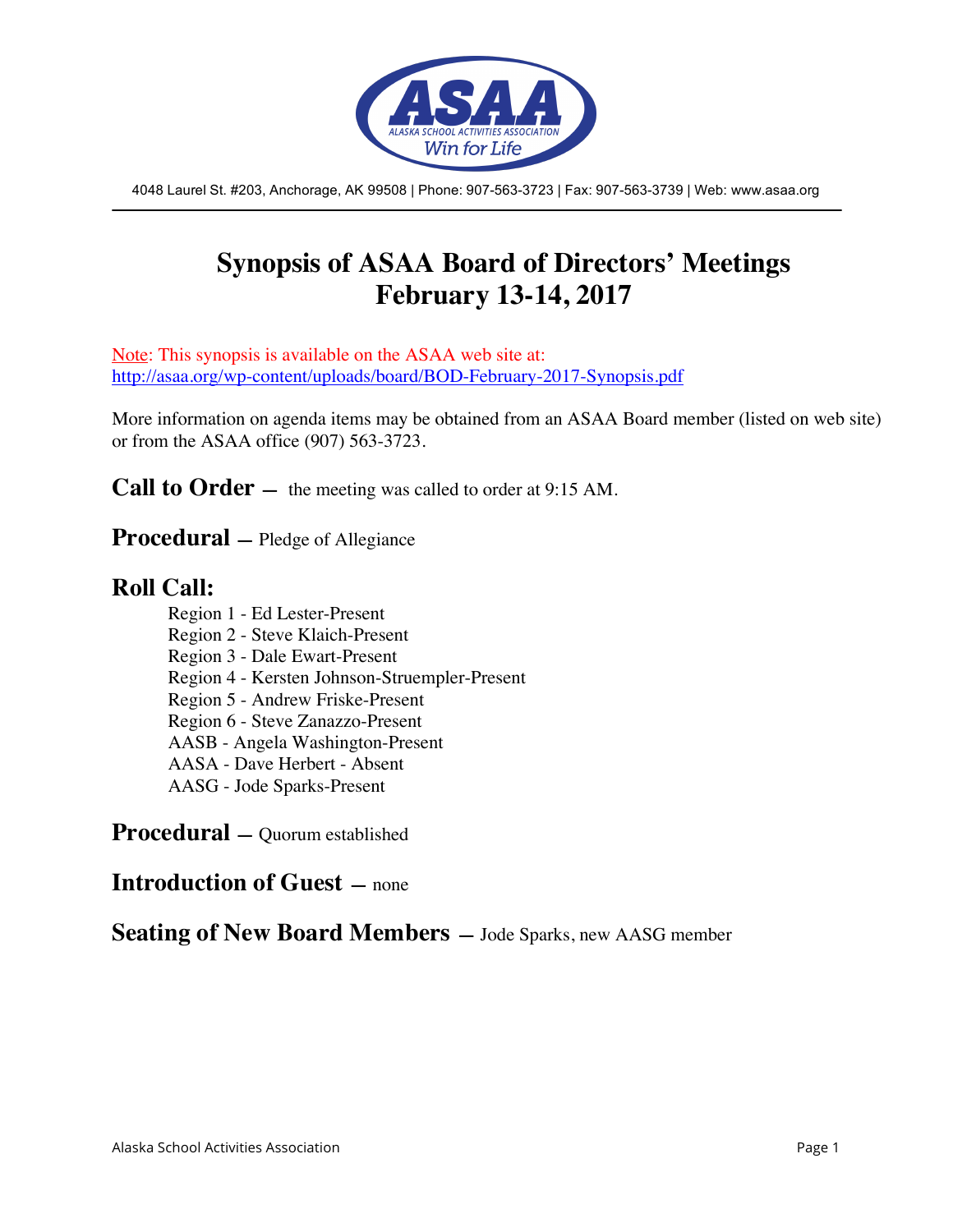

## **Ordering and Approval of the Agenda and Consent Items –**

ED added: Item 8r - Audit Report Reg. 5 added: Item 8q - Soccer Classification Reg. 3 added to Item 8h - Endowment Fees Reg. 4 - added to Item 8i - State Softball venue location proposal

Motioned "to approve the consent items and agenda with additions to New Business" Motioned by Region 1, seconded by AASB (Carried - Unanimous Consent)

## **Public Comments on Agenda and Non-Agenda Items –**

## **a. Monday - February 13** *(***1:00 p.m.)**

#### **The following attended the BOD meeting to make a presentation:**

- Brad Peterson, Director Anchorage Sports Association reported asked the BOD to reconsider a bid proposal to host the Softball State Tournament for the 2017 state championship tournament and consideration to expand the tournament to a 3-day tournament.
- Joe White, South Anchorage High School softball coach, spoke in support of the consideration to allow Anchorage to host the state tournament alternating years between Anchorage and Fairbanks.

#### **b. Tuesday - February 14 (1:00 p.m.)** No Public Comment

**Reports –** The Board of Directors heard the following reports:

- Board Members
- State Tournaments
- Finance Committee
- Student Government
- Officials/Coaches
- Sponsorships/Marketing/Promotions
- Play for Keeps, Win for Life/Hall of Fame
- Executive Director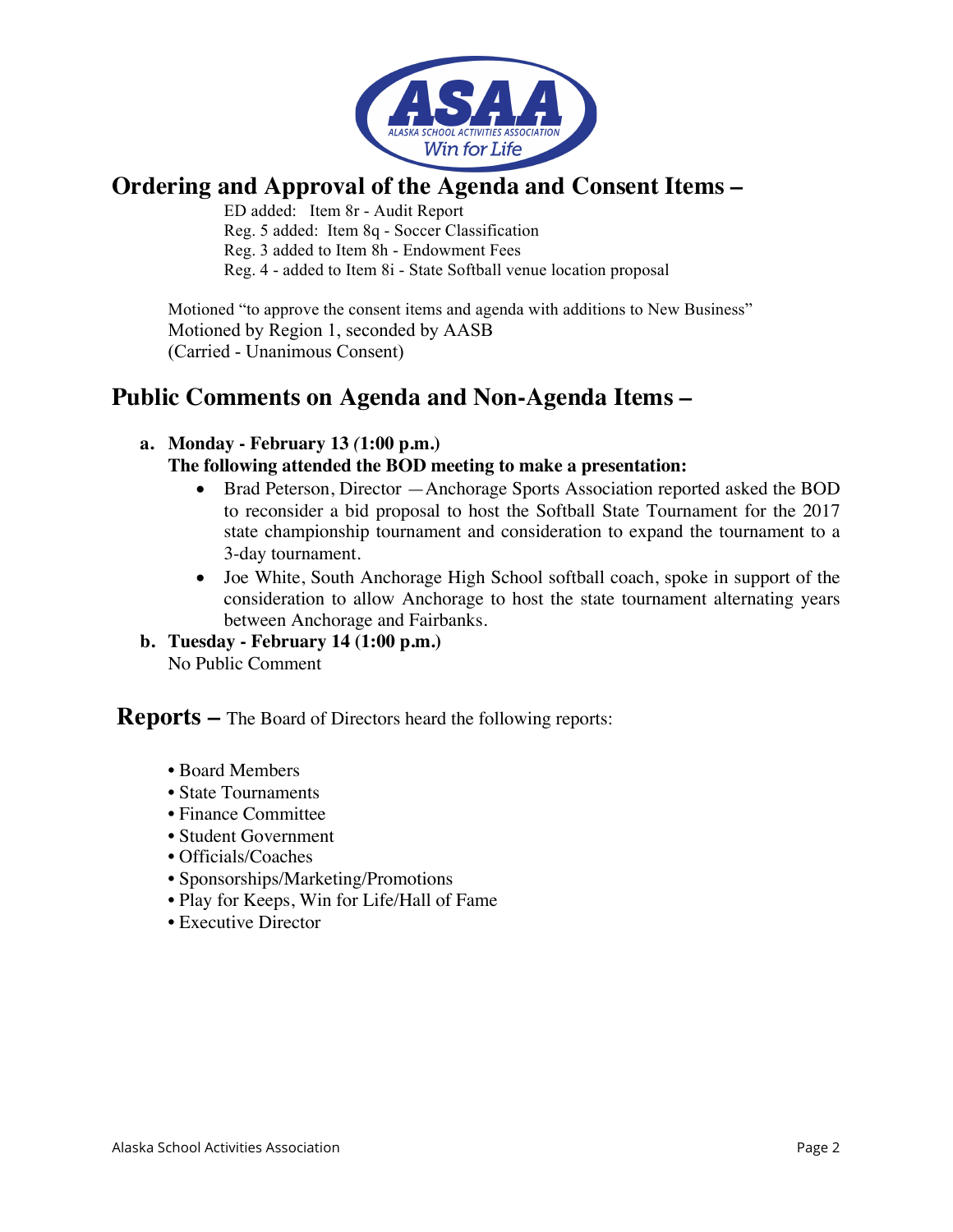

## **Consent Items –**

- a. Approval of Minutes
	- 1). December 2016 Board Meeting Minutes
- b. Wavier Report
- c. Out-of-State Travel
- d. Contest Ejection Report
- e. Financial Report
- f. Cooperative Schools Report
- g. Endowment Report
- h. Eighth Grade Student Eligibility Request Report

**Action Items and Board Directives –** The Board of Directors took action and directed the ASAA Staff as follows:

➣ **Other Cooperative School Programs:** took action to approve the proposed changes to the other cooperative schools programs bylaws (Article 7 Section 11).

C. Other Cooperative School Programs: All member schools whose enrollments are less than **(delete) 451 (add) 500** students in grades 9-12 that are unable to participate in the Cooperative School Program under Sections B. or C., may participate in the Cooperative School Program in a team sport with another member school whose enrollment is also less than **(delete) 451 (add) 500** when timely application is approved by the Executive Director. The purpose of this rule is to provide adequate numbers of participants to make a team for competition in the smaller high schools in Alaska, not to enable the formation of "All Star" teams. Applications will be considered under the following provisions:

1. Schools may form cooperative teams only in the sports of football, tennis, volleyball, hockey, basketball, softball, baseball and soccer. Schools may not cooperate for the individual sports of cross- country running, swim & dive, wrestling, Nordic ski, and track  $&$  field.

2. All but one of the schools requesting to coop do not have sufficient numbers of players interested in forming a team.

3. All schools involved in a cooperative school agreement must be members of the same school district. Administrators of involved schools and the superintendent must approve this agreement.

## **(ADD) EXCEPTION: The Executive Director also may approve cooperative school programs for single site school districts.**

4. When the combined enrollments of all schools involved exceeds their classification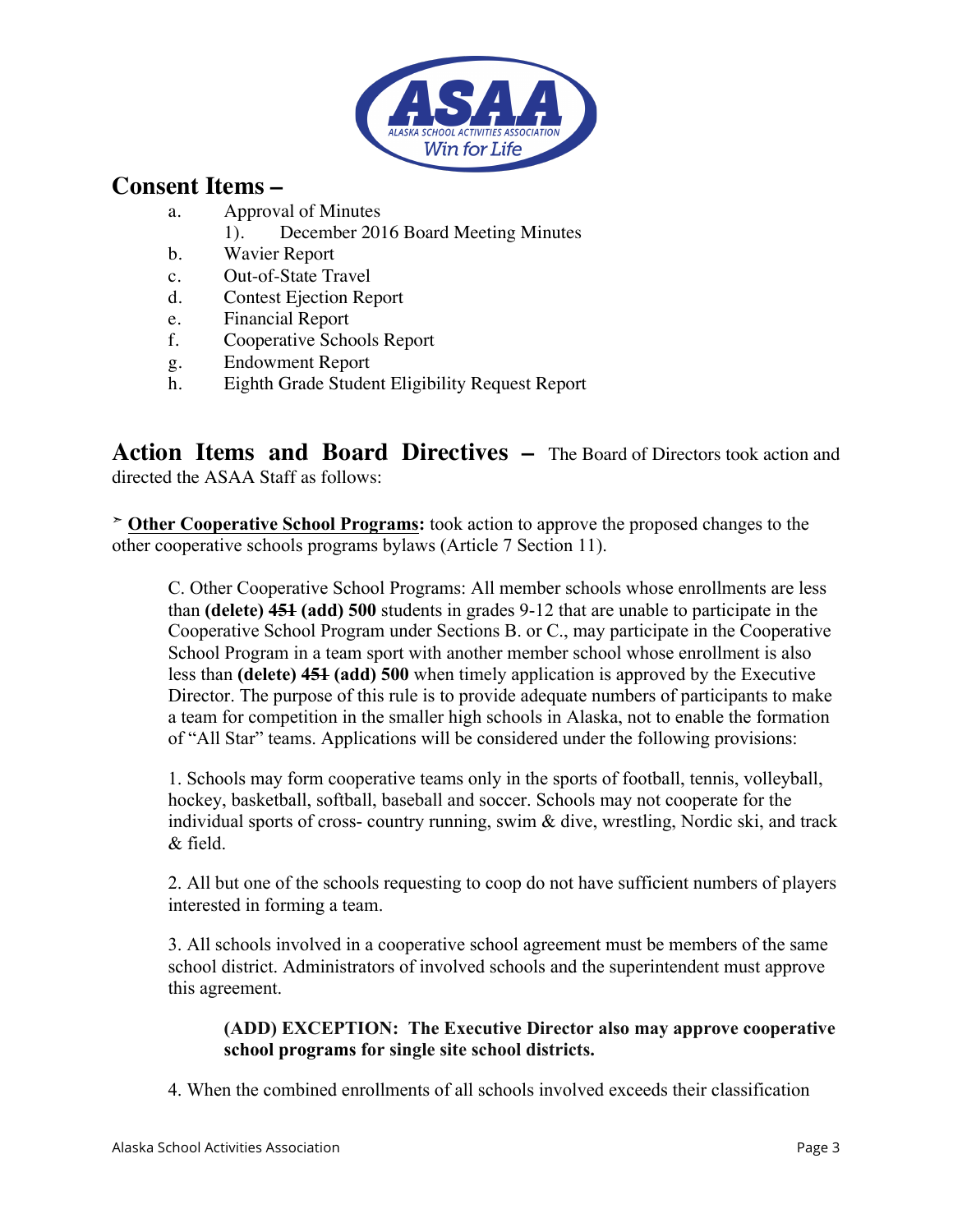

cutoff levels, the cooperative team shall compete in the next higher classification for state tournament qualifying purposes.

**(ADD) EXCEPTION: If the combined enrollments in grades 9 through 12 causes the cooperative team to qualify for a higher classification, the schools requesting permission for a cooperative team may petition the Board of Directors for an exception to this provision. Factors that may be considered by the Board of Directors when evaluating a petition for an exception may include, but are not limited to, number of participants from each school, how much the combined ADM exceeds the classification cutoff point, and geographic considerations.** 

5. No students may be cut or displaced by the additional students from the cooperative school(s).

6. Cooperative agreements must be in effect for a minimum of an entire season and may be renewed on an annual basis.

7. Deadlines for applications: Fall Sports, Winter Sports, Spring Sports – first official day of practice in that specific sport season according to the ASAA calendar. Football – the December board of directors meeting.

8. The Executive Director may approve this application if the above conditions are met.

#### **D. The Board of Directors may also approve cooperative school programs for member schools who do not otherwise qualify under this sections. Request will only be considered at regular Board of Directors meetings. Schools are encouraged to consult with the Executive Director as to how to best submit request.**

(delete) D. (add) E. Joint Participation Program for 1A and 2A Schools: If a member school classified as 1A or 2A is unable to field a team and is also unable to participate in a cooperative program with another 1A or 2A member school, it may petition the Executive Director for permission for its students to participate on another 1A or 2A member school's team in the same geographical area. In this section, team has the same definition as stated in Section B. above. The schools' enrollments will not be combined in determining the team's classification under the Joint Participation.

Motioned by Region 5, seconded by AASB (Carried - Unanimous Consent)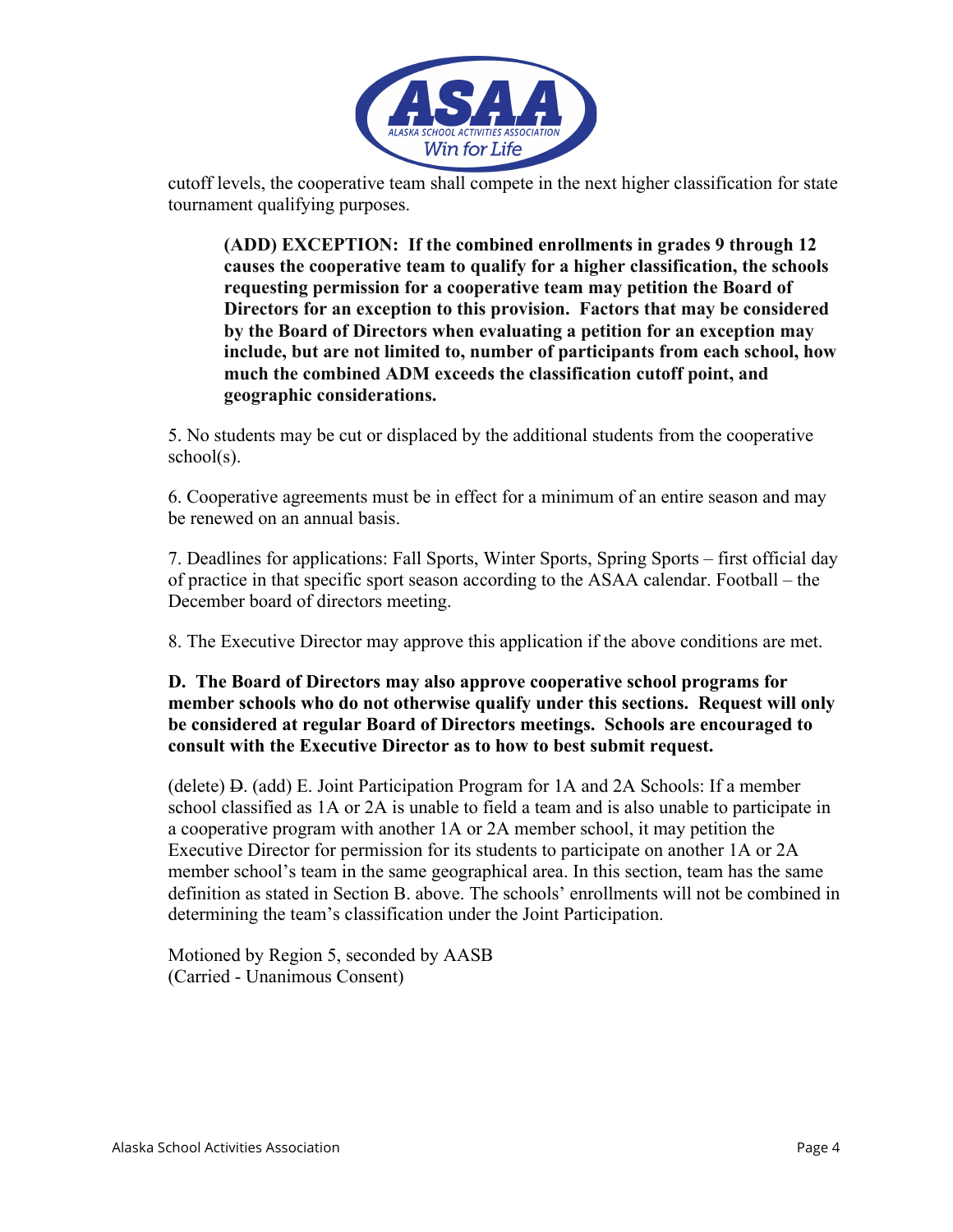

➣ **Student Managers:** took action to approve the proposed changes to the student eligibility bylaws (Article 12 Introduction and Section 2.E). to clarify the need for student managers to meet ASAA eligibility requirements.

## **ARTICLE 12 - ELIGIBILITY REQUIREMENTS FOR ENROLLED AND ALTERNATIVE EDUCATION PROGRAM HIGH SCHOOL STUDENTS**

The member schools of the Association have adopted through their elected representatives an essential interrelated group of minimum eligibility requirements which establish the threshold for participation for all students (**ADD), including managers,** within the interscholastic program and which work together to define and preserve the fundamental nature of the program.

Unless expressly limited, the following rules are intended to be minimum requirements for student eligibility to participate in all sanctioned interscholastic activities and do not preclude a school, a school district, or a regional association from imposing additional rules that are reasonable, prudent and not in conflict with those of the Association.

## **Article 12 Section 2.E**

E. Use of Junior High - Middle School Students:

1. High schools of 70 or fewer students may use 7th and 8th grade students as cheerleaders for home high school games upon approval of the principal or superintendent of the school. They may not be used at games during district, regional or state tournaments. **(ADD) Additionally all member schools may use 7th and 8th grade students, zoned for their school, as managers upon the approval of the principal or superintendent of the school."**

Motioned by Region 5, seconded by Region 2 (Carried - Unanimous Consent)

➣ **Baseball Pitch Count** took action to adopt the proposed baseball pitch count policy to go into effect for the 2017 baseball season:

| Number of Pitches | Days of Required Rest |
|-------------------|-----------------------|
| $1 - 25$          |                       |
| $26 - 45$         |                       |
| $46 - 65$         |                       |
| $66 - 85$         |                       |
| $86 - 100$        |                       |

"Early Season Pitch Count (March 1 to April 22)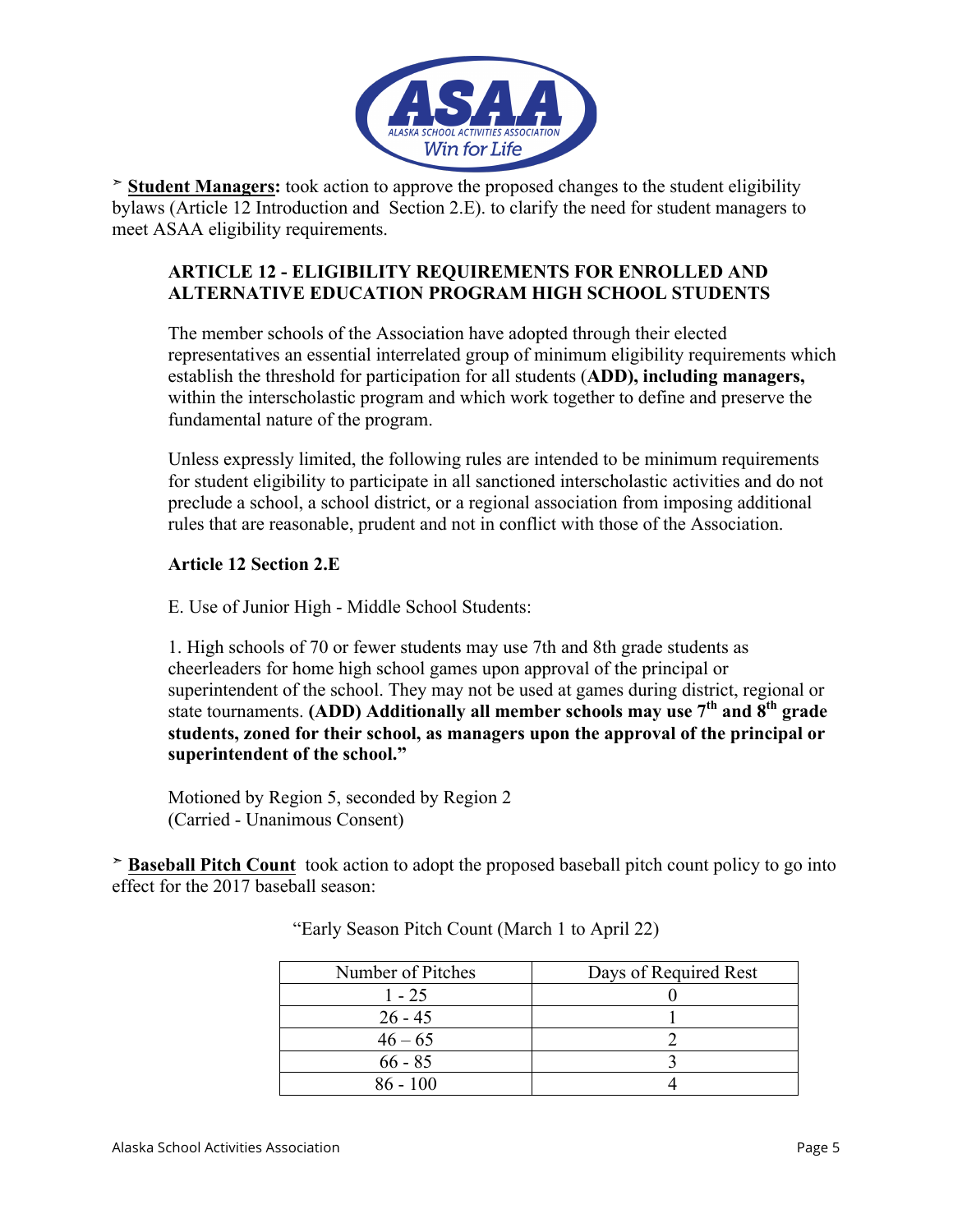

Late Season Pitch Count (April 23 Thru Remainder of Season)

| Number of Pitches | Days of Required Rest |
|-------------------|-----------------------|
| $1 - 30$          |                       |
| $31 - 55$         |                       |
| $56 - 80$         |                       |
| $81 - 105$        |                       |
| $106 - 120$       |                       |

Days of Required Rest indicates the number of FULL calendar days rest required before the pitcher can competitively pitch again. The official Scorekeeper will track the number of pitches thrown. If no official Scorekeeper is available, the two Head Coaches (or their designee) will agree upon the number of pitches thrown per pitcher at the end of each half inning. If agreement is not reached, the home team is responsible to determine the number thrown. The Pitch Count is the same number for all levels of High School competition.

If an Alaskan team is traveling out of State, the Alaska Pitch Count is still in effect."

Motioned by Region 2, seconded by Region 5 (Carried - Unanimous Consent)

➣ **Unfilled Wrestling Berths:** took action to change the policy in regards to unfilled wrestling berths (from the shared conferences systems used in the past) to:

" in the event a conference cannot fill its allocated berth(s), the berth(s) will be filled by the highest ranked wrestler as determined by the Trackwrestling state seeding criteria. Wrestlers must have competed in the conference tournament to be selected.

Motioned by Region 1, seconded by Region 3 (Carried - Unanimous Consent)

➣ **Pre-participation Physicals:** took action approve the recommendation to increase the time period in which a medical examination is valid from 12 to 18 months (Article 11 Section 1).

## **"ARTICLE 11 - PHYSICAL EXAMINATION, PARENTS' CONSENT**

#### **Section 1 - Medical Examination**

A student-athlete may not be permitted to participate in a practice session or in any athletic event (including rifle and cheer) until there is on file, with the superintendent or principal, a statement, signed by a practicing physician, advanced nurse practitioner, physician's assistant, or a military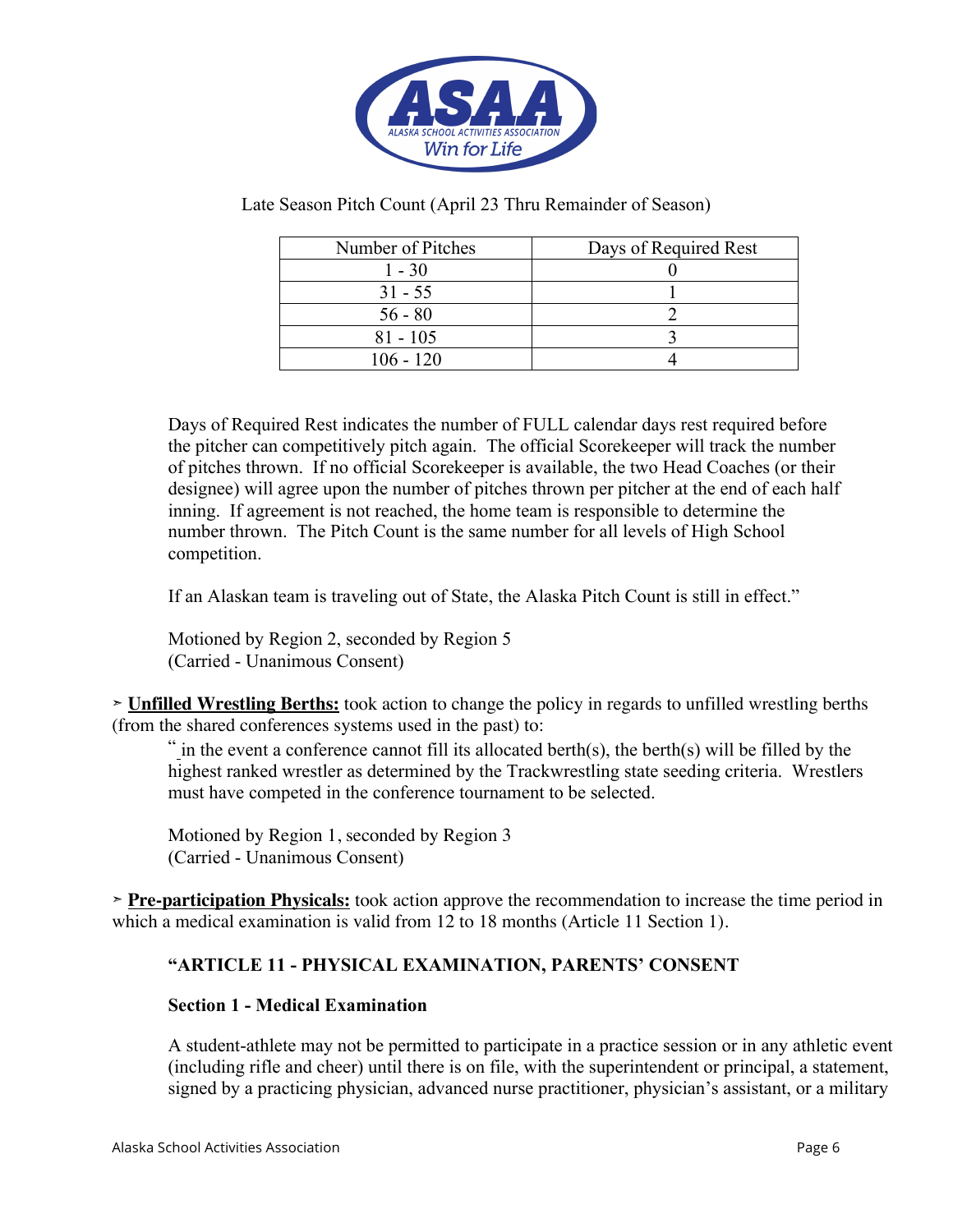

medical examiner, and the student's parents or legal guardians, certifying that he or she has submitted to a history and physical examination within the prior **(delete)** 12 **(add) 18 months**. The statement must certify that, in the opinion of the examiner, the student is physically fit to participate in strenuous physical activities."

Motioned by Region 5, seconded by Region 1 (Carried - Unanimous Consent)

➣ **Sports Medicine Recommendations** took action to recommend the following policies to ASAA member schools:

- Schools follow the "return to play" protocol for any student with a suspected concussion regardless to how the concussion happened. Example: Student is in a car wreck during the sport's season.
- Schools should adopt the "Anyone Can Save A Life" or comparable program.

Motioned by Region 1, seconded by Region 2 (Carried - Unanimous Consent)

• NFHS online course "Heat Illness Prevention" be taken by cross country, football and tennis coaches **(add) baseball, softball, track & field, soccer and co-ed soccer.**

Motioned by Region 4, seconded by Region 5 (Carried - Unanimous Consent)

➣ **Concussion Management** took action approve the recommendation to update the concussion management bylaw (Article 11 Section 4)

## **Article 11 Section 4 - Concussion Management**

(**Delete)** To help member schools and districts meet their responsibilities under House Bill 15 and Senate Bill 119, ASAA has developed a Recommended Concussion Policy that includes awareness/educational components for student athletes, coaches and parents, standards for medical providers, and return to play/return to cognition protocols, as well as other related links. The policy and other related information may be found at: http://asaa.org/resources/sports-medicine/ **(ADD)** *Schools and districts have a responsibility under House Bill 15 and Senate Bill 119 to develop a Concussion Policy. It must include awareness and education for student athletes, coaches and parents, and return to play and cognition protocols. Recommended policies can be found within the Sports Medicine section and forms can be found within the handbook section of ASAA's website.* 

Motioned by Region 5, seconded by Region 3 (Carried – Unanimous Consent)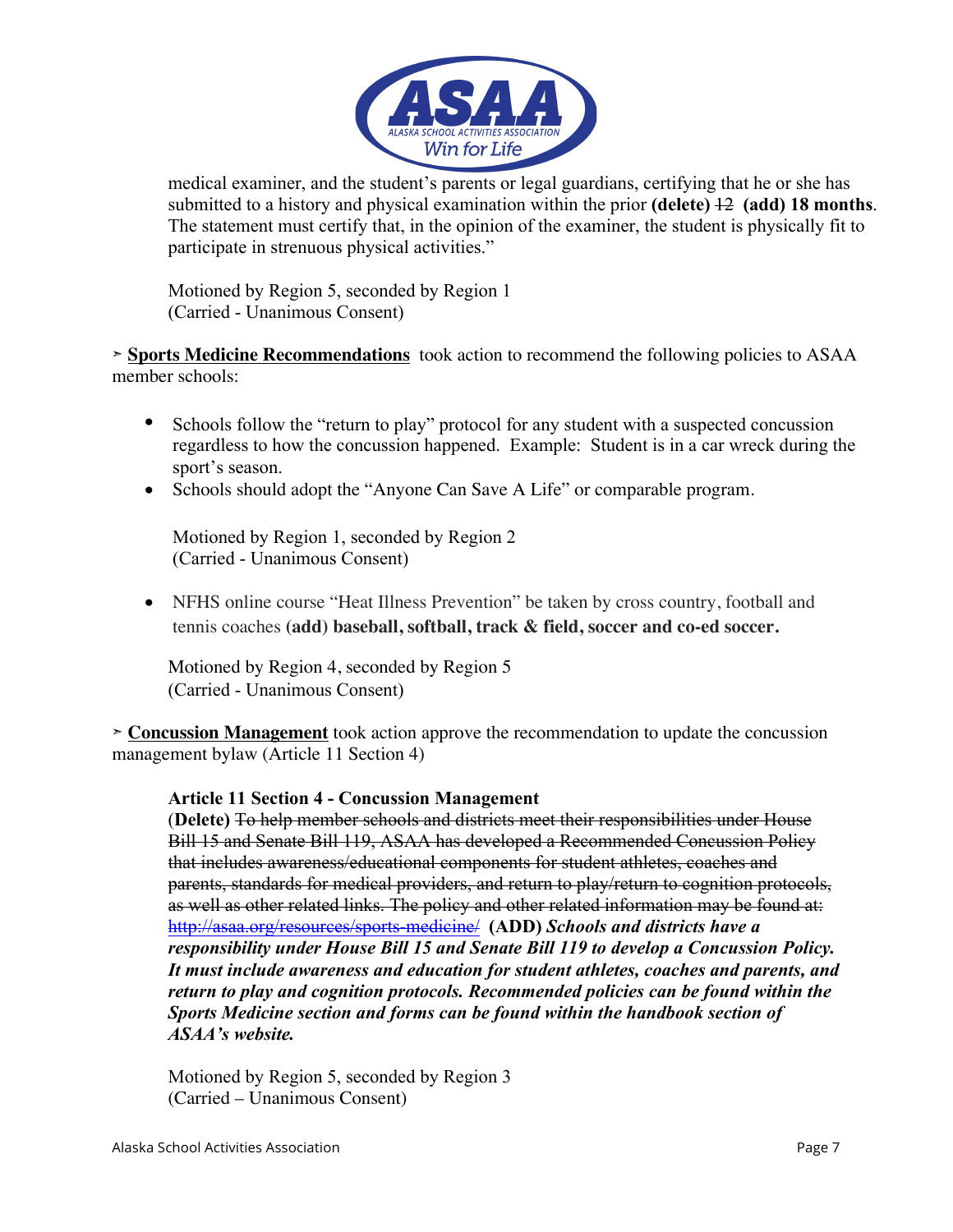

➣ **State Softball Tournament Format** took action to change the format of the State Softball Tournament to a three day event, with day one being "pool play" use to then seed a double elimination tournament. This will begin with the 2017 State Tournament.

Motioned by Region 5, seconded by Region 4 (Motioned carried 5-2) (Y-Region 1, Region 2, Region 3, Region 4, Region 5, AASB) (N-Region 2 and Region 6)

➣ **Suspension of Agenda** motioned to suspend the agenda in order to deal with tabled items.

Motioned by Region 1, seconded by Region 2 (Carried – Unanimous Consent)

➣ **Moved Tabled Items to Old Business** motioned to move the tabled items (dates for Mix 6/2A Volleyball and Greatland Hockey State tournaments to Old Business items (s) and (t).

Motioned by Region 2, seconded by Region 5 (Carried – Unanimous Consent)

➣ **Mixed 6/2A Volleyball State Tournament dates** took action to change the dates of the Mix 6/2A Volleyball State Championships to begin the Mix 6/2A Volleyball season on September 6, with the state tournament being held on November 30-December 2, 2017

Motioned by Region 2, seconded by Region 5 (Motion Carried  $-6-1$ ) (Y-Region 1, Region 2, Region 3, Region 5, Region 6, AASB and AASG) (N-Region 4)

➣ **Greatland Hockey State Tournament dates** took action to change the dates of the Greatland State Championships to February 1-3, 2018.

Motioned by Region 2, seconded by Region 1 (Carried – Unanimous Consent)

➣ **Spring 2018 ASAA Meeting Location** took action to conduct the spring 2018 ASAA Board of Directors meeting in Kotzebue, Alaska.

Motioned by Region 5, seconded by Region 3 (Carried – Unanimous Consent)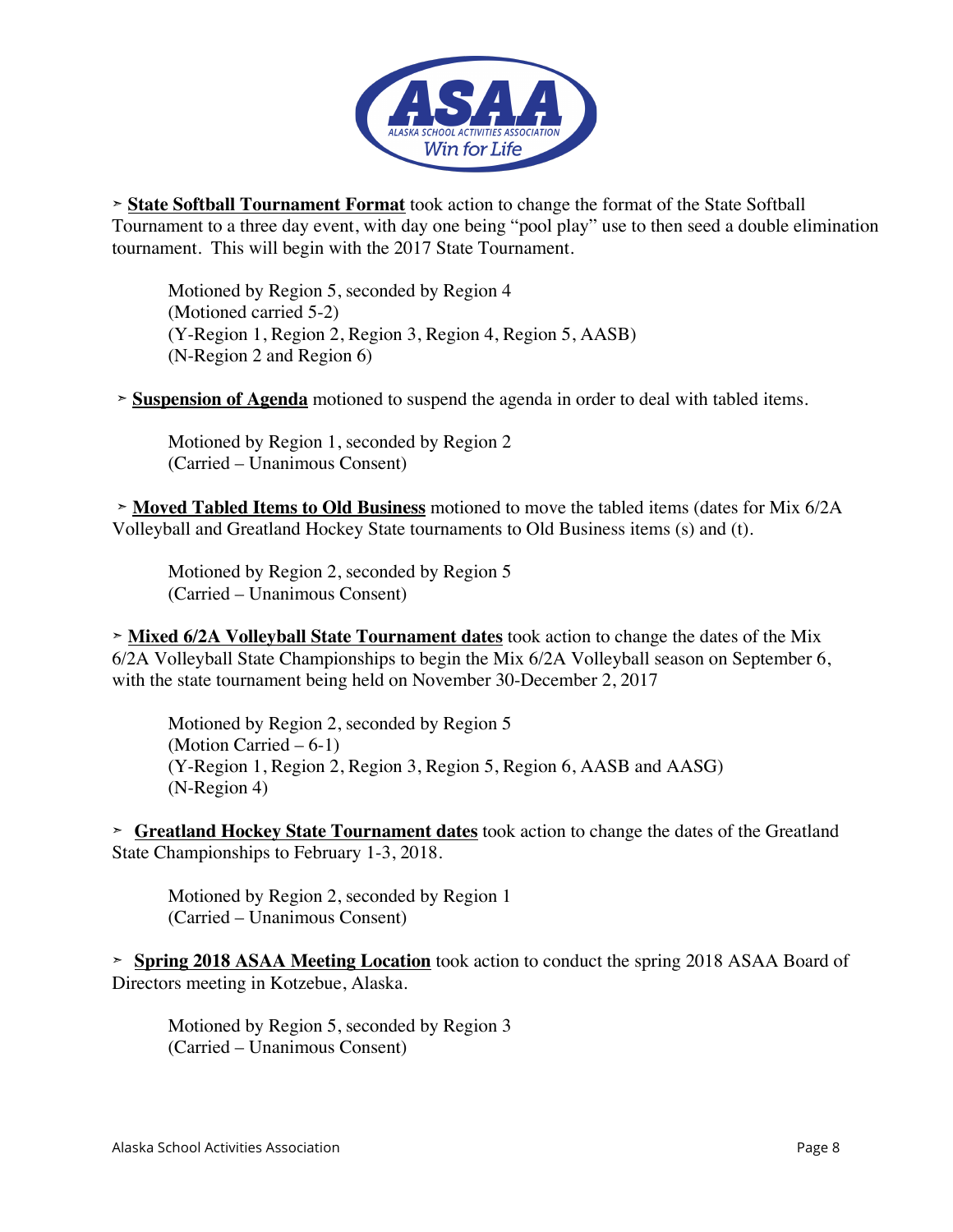

➣ **Hall of Fame Bylaws** took action to approve the Hall of Fame bylaws revisions.

## **ARTICLE 4 - SELECTION COMMITTEE**

#### **Section 1**

Candidates to be inducted into the Alaska High School Hall of Fame will be selected by a Selection Committee. The Committee shall be composed of five Standing Members and eight Appointed Members. There shall be sensitivity to the gender balance of the committee as well as representation of the different **(delete)** eras **(add)** *areas* of athletics and activities.

## **Section 4**

A quorum of the committee is 50 percent of the seated members at that time. Once a quorum is established, a candidate must receive a 75 percent affirmative vote of the Selection Committee. In the case where more than the maximum number of individuals receive the required 75 percent, the Selection Committee will rank order those nominees to make a final determination. **(add) In order to vote** committee members **(delete)** may **(add) must** attend the meeting physically or **(delete)** and cast votes via **(delete)** teleconferencing **(add) telecommunications**. Proxy votes from absent Selection Committee members will not be allowed. **(add) Members not in attendance may give input, but not vote.** Regions may send an alternate representative by contacting the ASAA Executive Director in advance

## **ARTICLE 6 - INDUCTION CEREMONY**

The Executive Director shall make the announcement of those selected for induction into the Alaska High School Hall of Fame in a special release to the news media and the school community.

All inductees will be presented at a ceremony. The Hall of Fame induction activities will include a reception, public recognition and a formal ceremony

**(delete)** Hall of Fame induction activities will include a reception, public recognition and a formal ceremony.

A plaque will be given to each new individual inductee and a commemorative plaque will be permanently displayed in the Alaska High School Hall of Fame at the ASAA office.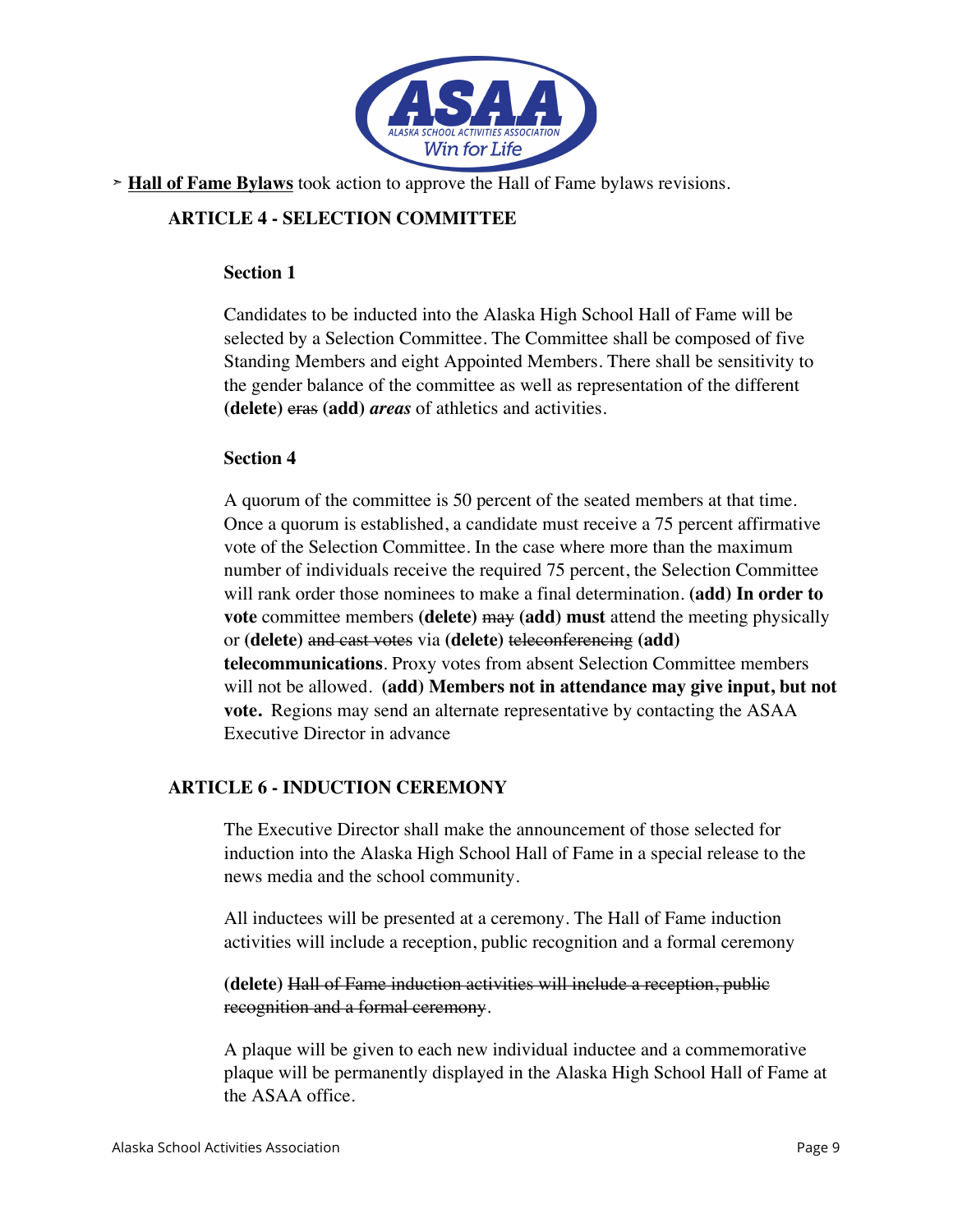

Candidates selected for induction into the Alaska High School Hall of Fame will be announced at the conclusion of the selection process.

Motioned by Region 1, seconded by Region 5 (Carried – Unanimous Consent)

➣ **Hall of Fame Selection Committee** took action confirm the following members to the Hall of Fame Selection Committee:

Region 3-Chris Perk Region 5-Troy Thane At Large-Walt Armstrong

Motioned by Region 4, seconded by Region 3 (Carried – Unanimous Consent)

➣ **Draft Audit** advised BDO to proceed with the final report with the understanding that FY2015 would be reported as "unaudited" due to the change in now including AASG into the ASAA accounts.

➣ **Endowment Fee** took action to change the endowment fee for all game to \$100 per game beginning with the 2017-2018 school year.

Motioned by Region 3, seconded by Region 5 (Carried – Unanimous Consent)

➣ **State Softball Tournament Location** motioned to reopen bid for the 2018, 2019, 2020 State Softball Tournament.

Motioned by Region 4 (Motion failed for lack of a second)

## ➣ **Motioned to Adjourn the meeting at 2:50 pm Tueday February 14, 2017:**

Motioned by Region 5, seconded by Region 1 (Carried – Unanimous Consent)

**Discussion Items –** The BOD discussed the following items:

➣ **3A Volleyball Conferences:** after reviewing several different options to reconfigure the conferences for 3A volleyball, the Board felt none solved the issue without adding significant additional expenses to the involved schools. Region 5 proposed having a committee award an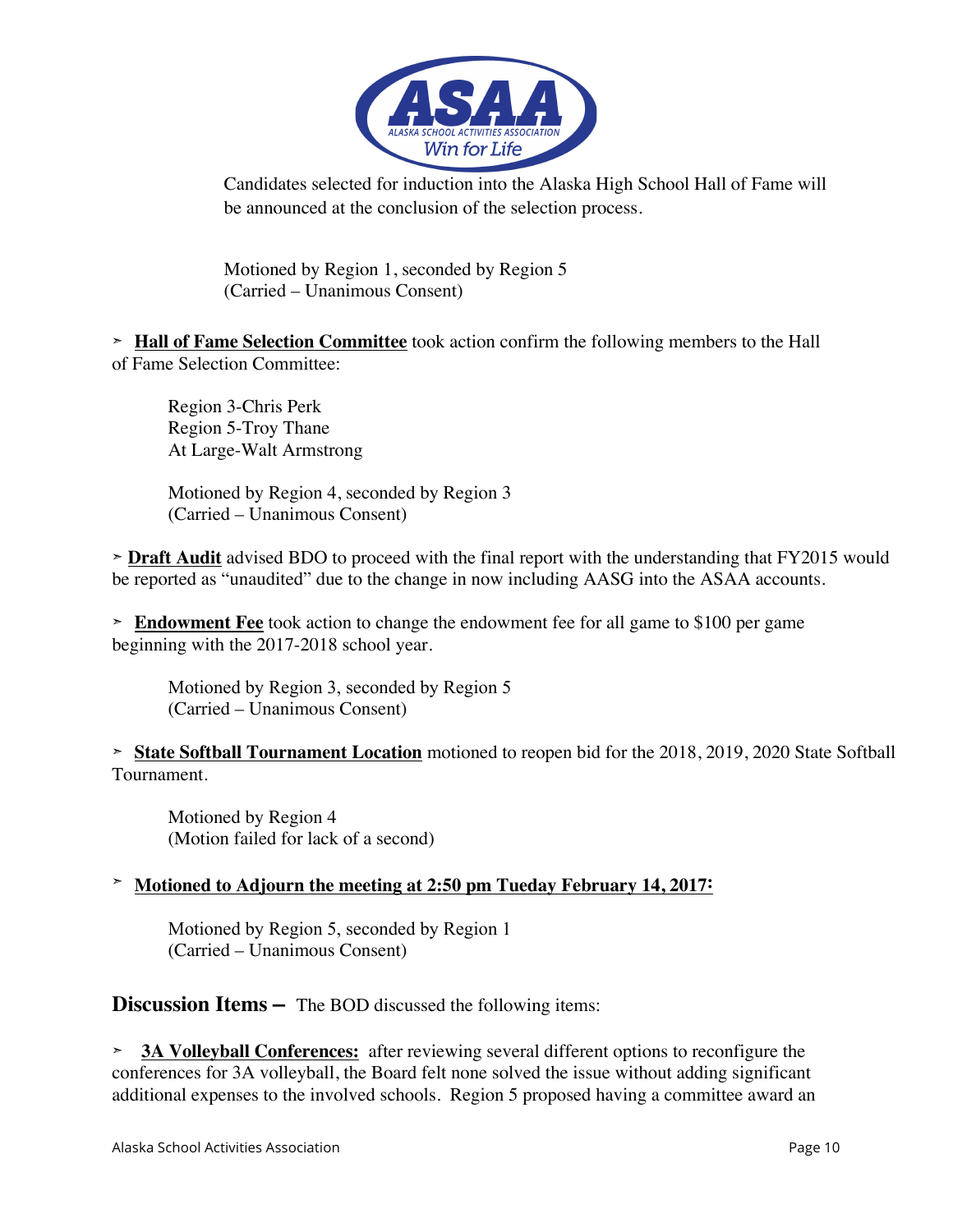

"at-large" berth by comparing the second place Southeast conference team with the third place team from the Western, Southcentral and Aurora conferences. (The berth would come out of the Southcentral conference.) The committee would use criteria such as head-to-head matches, records against other 3A schools.

Region 3 supported the concept if there were to be two "at-large" berths, with both the Western conference and the Southcental conference giving up a berth. ASAA Staff noted a new rotational bracket would be needed and that teams would need to report scores in order for the committee to make a selection. The Board was asked to discuss this issue at their upcoming regional meeting with possible action being taken during the February ASAA Board meeting.

➣ **Roster Limits:** discussed expanding the roster limits for football to either 55 or 60. Region 4 will bring a proposal to the February Board of Director's meeting for discussion with possible action in April.

➣ **State Baseball Bracket:** discussed the lack of interest in adopting a double elimination tournament for State Baseball. This issue will be removed from the discussion items.

## ➣ **Sports Medicine Advisory Committee Recommendations:**

- directed the ASAA Staff to send out to the member schools the proposed bylaw amendment that would require coaches to take the NFHS Sudden Cardiac Arrest course
- discussed requiring students and parents to sign a SCA information sheet (similar to the concussion information sheet currently required)

➣ **Football Scheduling:** discussed how the existing policy is still unsatisfactory to both ASAA and member schools. Reviewed a proposal to change the existing policy to:

## **J. FOOTBALL SCHEDULING PROCESS**

Schools **assigned to a conference must adhere to the following** scheduling process. Schools will be considered to have broken a contract for each game not played. The following is the process.

1. Schools off the "road system" must **provide 22 airline or ferry tickets** to teams traveling to play. **Travel by ferry may not exceed \_\_\_\_\_\_ hours under normal circumstances.**

**2**. Schools scheduled to play non-road system teams, must play those games if financial assistance is met.

3. Each conference will select a commissioner with the authority to schedule games for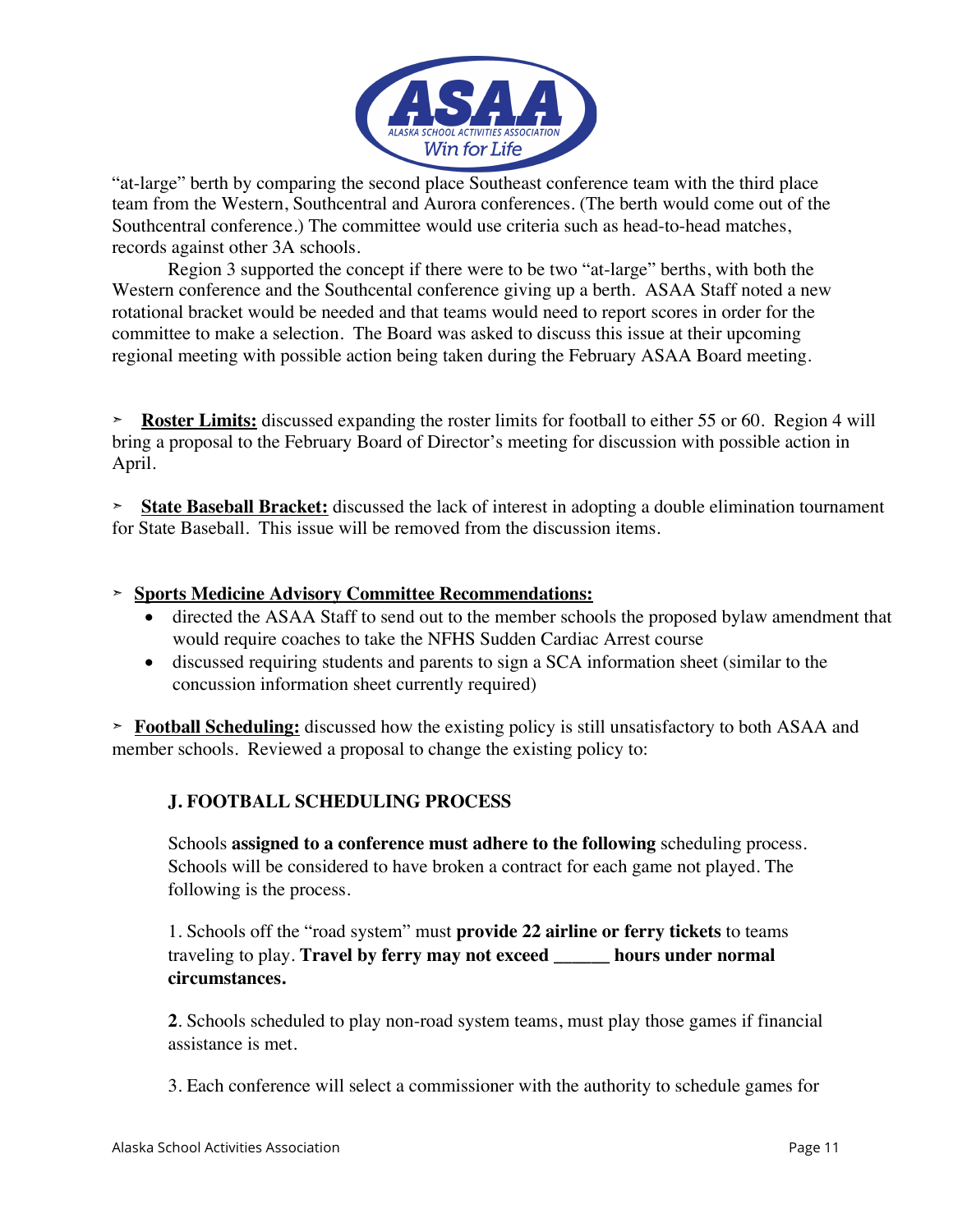

the members of the conference. The commissioner will work with the schools in the conference to develop a conference schedule. This conference schedule must be completed by November 15<sup>th</sup>.

4. After having completed the conference schedule, commissioners will attempt to complete their school's schedules with games from within the same classification. This should be completed by December  $15<sup>th</sup>$ .

5. The six conference commissioners will then meet to complete the entire schedule for all classifications. This meeting will be held in mid-January at a site selected by ASAA. The purposes of this meeting will be to ensure all teams have completed schedules.

6. Once the schedule is completed, the commissioners will vote that it is finalized. In the event of a tie vote, the ASAA Executive Director will vote to break the tie.

7. Once the vote is finalized, it will be considered a contract violation to not abide by the schedule, with the penalty having to pay the cost for the affected school to secure a game from an out of state opponent.

**Tennis Berths:** discussed adding a 9<sup>th</sup> berth to the State Tennis Tournament, with the new berth being assigned to Region 3.

➣ **Practice Definition** discussed the addition of a definition of the word "practice" into the Article 7 Section 7 bylaw.

## **Section 7 - Practice**

A. All players must have ten (10) separate days of physical practice in the same sport activity prior to the 1st day of competition. **(ADD) For purposes of this bylaw, a "practice is defined as a regularly scheduled team physical activity designed for the preparation of athletes for the sports season and conducted under the supervision of a certified school coach during the season established by the Board of Directors. In order to qualify as a practice the student must participate in at least an hour of physical activity.**

➣ **Individual Sports Berths:** discussed the current allocation of berths. The current allotments seem to be working with the exception for tennis and wrestling. This topic will be discussed again in April.

➣ **Soccer Classifications:** discussed the current single soccer classification system and the possibility of going to two classifications.

➣ **Wrestling Activities Committee Recommendations:** discussed the following recommendation from the committee: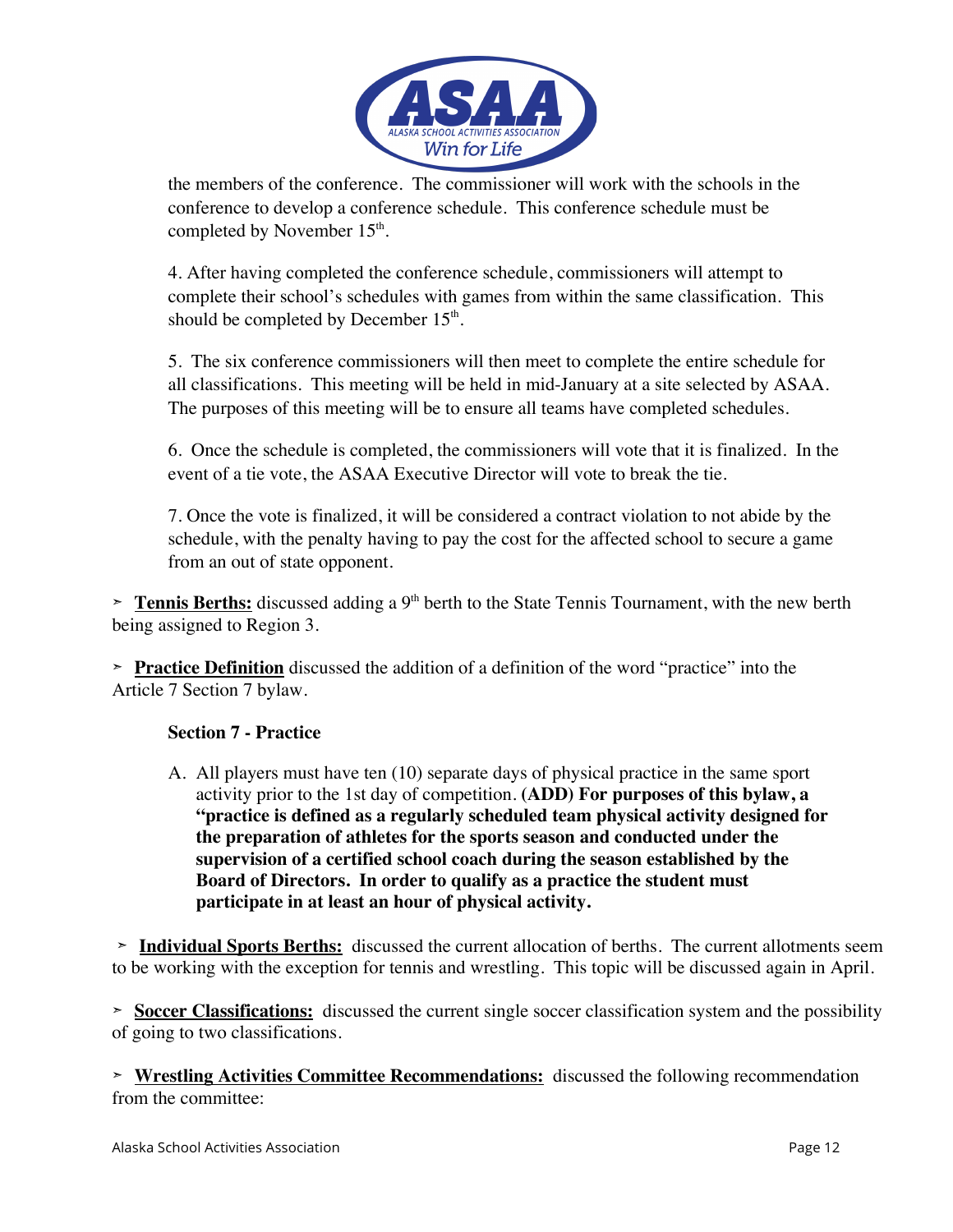

#### Proposed Changes to the Seeding of the State Tournament

- A committee shall look at the data provided by Trackwrestling to make sure errors have not occurred. The committee should be composed over individuals nominated by the State Wrestling Coaches Association. The ASAA Board of Directors will chose the committee from said list. It was recommended about 3-5.
- Track seeding criteria should include previous criteria and:
	- Strength of schedule.
	- Win % against seedable wrestlers
	- Returning state placers as seeding criteria
	- Forfeits counting or not counting as a loss on record for win-loss %

#### State Tournament Improvements

1. Automatically moving seeds up and redraw bracket if a seeded wrestler does not make weight etc.

2. Automatic Pin points for wrestling own teammate in state tournament.

3. Filling empty state bids with next highest ranked wrestler regardless of conference using the Trackwrestling criteria.

#### Weigh-in Procedure Change

• Allowing wrestlers to weigh singlets No consensus on allowing a with  $\frac{1}{2}$  pound allowance for the singlet.

Alternate Uniform Authorized (fight shorts with compression shirt)

• Discussed and favored allowing alternative uniforms

#### Girls State Tournament

• Most of the discussion was about berths and criteria for qualifying for the state meeting about creating/combining conferences for girls with the automatic berth going to the champion and runner up.